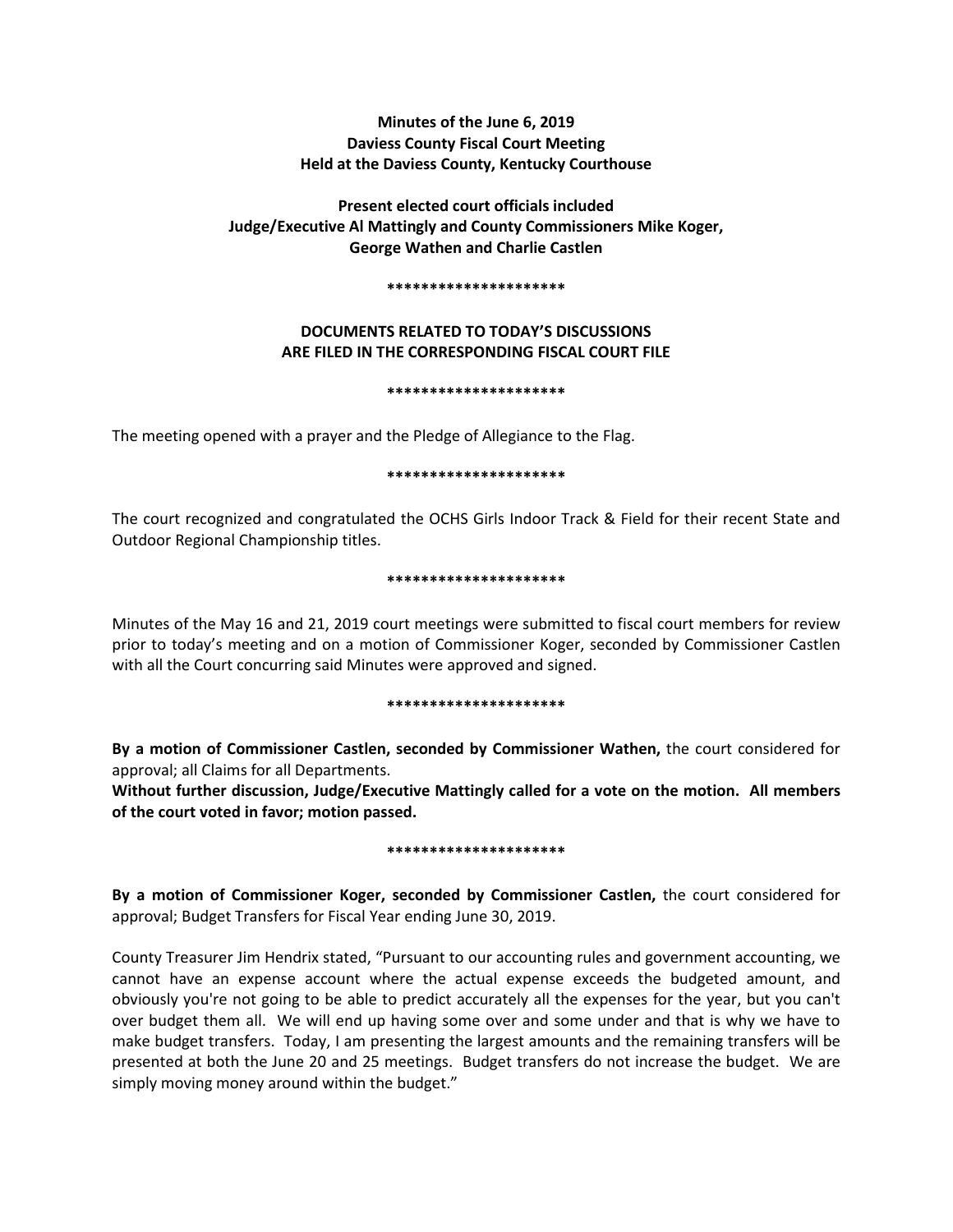**Without further discussion, Judge/Executive Mattingly called for a vote on the motion. All members of the court voted in favor; motion passed.** 

#### **\*\*\*\*\*\*\*\*\*\*\*\*\*\*\*\*\*\*\*\*\***

**By a motion of Commissioner Koger, seconded by Commissioner Wathen,** the court considered for approval; Annual Contract with DC Board of Education for the 2019-20 Transportation of Non-Public School Students.

Mr. Hendrix stated, "This annual contract is the same as last year's and allows us to contract with the Daviess County Public Schools for the transportation of non-public students. State reimbursement rates are tied to gas prices meaning the court may see a state reimbursement of approximately \$200,000 to \$250,000."

**Without further discussion, Judge/Executive Mattingly called for a vote on the motion. All members of the court voted in favor; motion passed.** 

#### **\*\*\*\*\*\*\*\*\*\*\*\*\*\*\*\*\*\*\*\*\***

**By a motion of Commissioner Castlen, seconded by Commissioner Wathen,** the court considered for approval; MOU with Administrative Office of the Courts (AOC) regarding Kirtley Annex Renovation Project.

Purchasing Agent Jordan Johnson explained, "This renovation project is to make space to accommodate drug court and to relieve congestion in the judicial center. This MOU lays out our responsibilities as well as AOC's financial commitment to reimburse the court \$105,700 for the project."

**Without further discussion, Judge/Executive Mattingly called for a vote on the motion. All members of the court voted in favor; motion passed.** 

#### **\*\*\*\*\*\*\*\*\*\*\*\*\*\*\*\*\*\*\*\*\***

**By a motion of Commissioner Koger, seconded by Commissioner Castlen,** the court considered for approval; Lease Agreement with AOC for at the Kirtley Annex building space for Drug Court.

Mr. Johnson stated, "This lease is for the space created through the annex renovation for drug court. Administrative Offices of the Courts will pay the county \$9,081 per year for the approximate 1,000 square feet in the annex."

**Without further discussion, Judge/Executive Mattingly called for a vote on the motion. All members of the court voted in favor; motion passed.** 

#### **\*\*\*\*\*\*\*\*\*\*\*\*\*\*\*\*\*\*\*\*\***

**By a motion of Commissioner Koger, seconded by Commissioner Wathen,** the court considered for approval; Employee Salary Schedule effective July 1, 2019.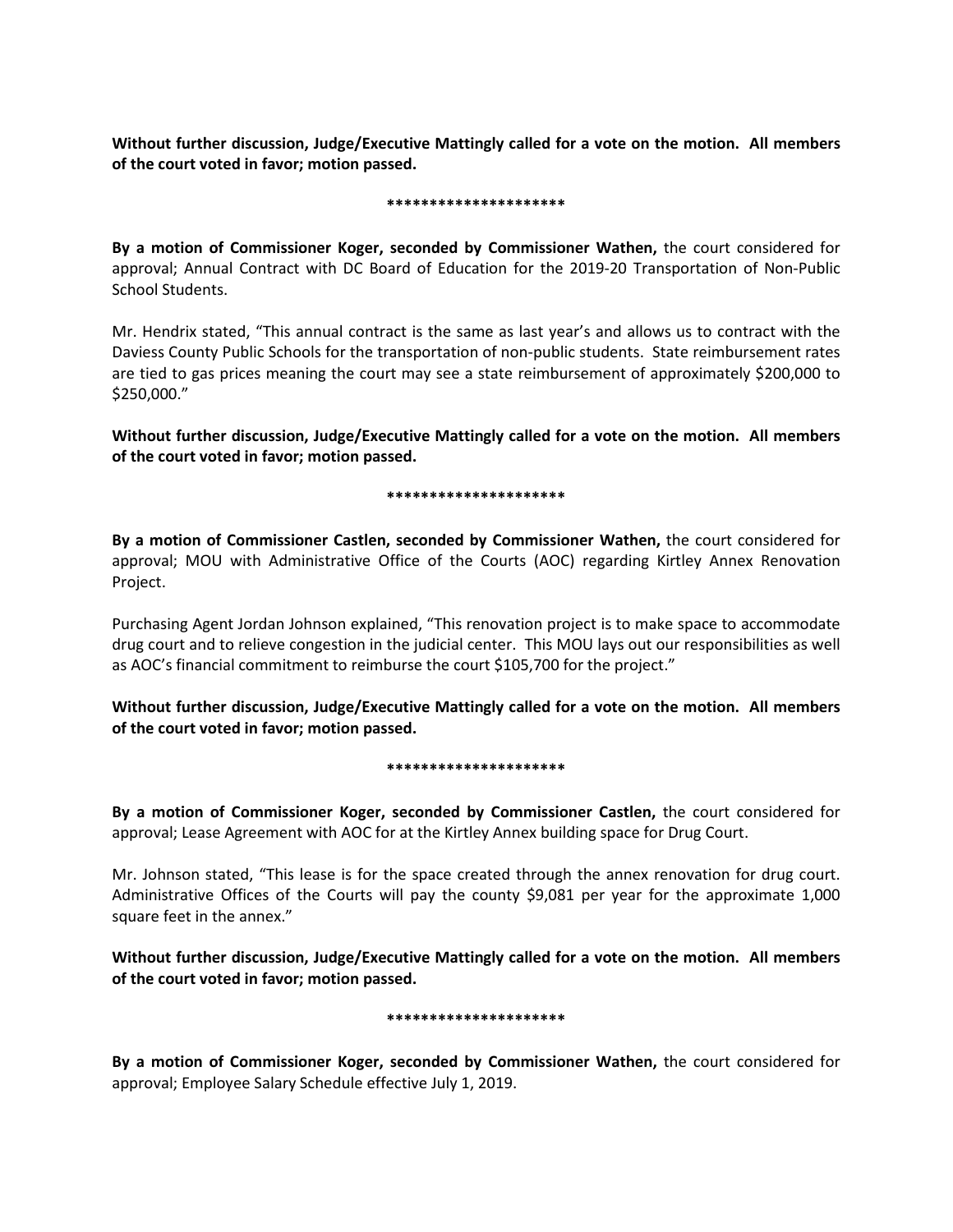**Without further discussion, Judge/Executive Mattingly called for a vote on the motion. All members of the court voted in favor; motion passed.** 

#### **\*\*\*\*\*\*\*\*\*\*\*\*\*\*\*\*\*\*\*\*\***

**By a motion of Commissioner Koger, seconded by Commissioner Wathen,** the court considered for approval; Special Event (Annual) Rental Agreement with the Bluegrass Music Hall of Fame and Museum for the 15<sup>th</sup> Annual River of Music Party (ROMP) to be held at Yellow Creek Park.

Judge Mattingly expressed appreciation for the Sheriff's Office and their annual presence, enforcement, and security during this annual event.

**Without further discussion, Judge/Executive Mattingly called for a vote on the motion. All members of the court voted in favor; motion passed.** 

### **\*\*\*\*\*\*\*\*\*\*\*\*\*\*\*\*\*\*\*\*\***

**By a motion of Commissioner Koger, seconded by Commissioner Wathen,** the court considered for approval; Contract with Stuart Snow for the Fireworks Display at Panther Creek Park's Independence Bank Fireworks Festival.

Judge Mattingly explained that this \$8,500 agreement will be funded in part by Independence Bank for \$3,500."

**Without further discussion, Judge/Executive Mattingly called for a vote on the motion. All members of the court voted in favor; motion passed.** 

## **\*\*\*\*\*\*\*\*\*\*\*\*\*\*\*\*\*\*\*\*\***

**By a motion of Commissioner Castlen, seconded by Commissioner Wathen,** the court considered for approval; Parks Special Event Contract with Owensboro Pickle Ball Association for the Tri-State Pickle Festival.

**Without further discussion, Judge/Executive Mattingly called for a vote on the motion. All members of the court voted in favor; motion passed.** 

#### **\*\*\*\*\*\*\*\*\*\*\*\*\*\*\*\*\*\*\*\*\***

**By a motion of Commissioner Wathen, seconded by Commissioner Koger,** the court considered for approval; **Resolution 11-2019** – Sale of Daviess County Fiscal Court's 1/3 Interest in the 31.081 acres of land in the MidAmerica Airpark to the City of Owensboro and Approval to Transfer Property Deed to same.

Judge Mattingly noted that the MidAmerica AirPark Board was asked by a local developer to sell roughly 30 acres of land within the AirPark for warehousing. The board has approved to sell the acreage for approximately \$1,050,000. This court has ownership of a third of this property. Once the sale is finalized, the court will receive a third of the purchase price. Those dollars will go into the current economic development fund.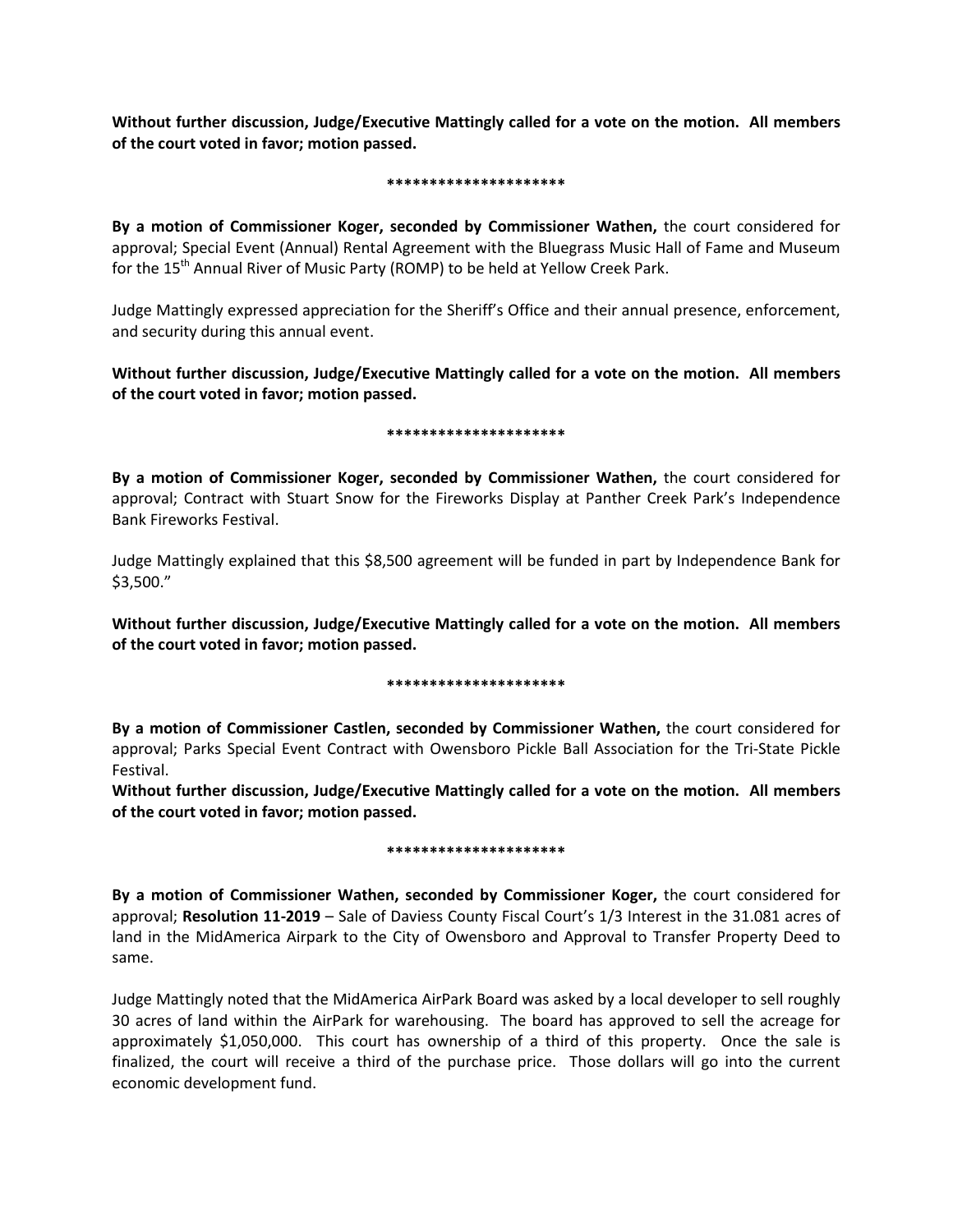**Without further discussion, Judge/Executive Mattingly called for a vote on the motion. All members of the court voted in favor; motion passed.** 

#### **\*\*\*\*\*\*\*\*\*\*\*\*\*\*\*\*\*\*\*\*\***

**By a motion of Commissioner Castlen, seconded by Commissioner Wathen,** the court considered for approval; **Resolution 14-2019** Adopting and Approving the Execution of a MOA with KYTC for Reimbursable Funding to Resurface Various County Roads for \$651,619.

Judge Mattingly stated, "We were not expecting this funding, but are grateful as it will enable us to care for 3 county roads that probably would have had to wait another year. This money can only be spent on the roads specified in the MOA for improvement."

**Without further discussion, Judge/Executive Mattingly called for a vote on the motion. All members of the court voted in favor; motion passed.** 

### **\*\*\*\*\*\*\*\*\*\*\*\*\*\*\*\*\*\*\*\*\***

**By a motion of Commissioner Koger, seconded by Commissioner Castlen,** the court considered for approval; **Resolution 15-2019** KY Office of Homeland Security (KOHS) Cyber Security Grant Application for the Daviess County Sheriff's Office.

Major Barry Smith said this \$43,886 non-matching grant will provide training and hardware and software updates to the current outdated system.

**Without further discussion, Judge/Executive Mattingly called for a vote on the motion. All members of the court voted in favor; motion passed.** 

## **\*\*\*\*\*\*\*\*\*\*\*\*\*\*\*\*\*\*\*\*\***

**By a motion of Commissioner Castlen, seconded by Commissioner Koger,** the court considered for approval; Daviess County's 2019-20 Roadway Resurfacing List.

Judge Mattingly asked Messenger-Inquirer Reported Jacob Mulliken to include this list in the newspaper.

**Without further discussion, Judge/Executive Mattingly called for a vote on the motion. All members of the court voted in favor; motion passed.** 

## **\*\*\*\*\*\*\*\*\*\*\*\*\*\*\*\*\*\*\*\*\***

**By a motion of Commissioner Castlen, seconded by Commissioner Wathen,** the court considered for approval; Renew the Following Bids:

- Bid No. 11-2018: Janitorial Services for Admin Facilities (1st)
- Bid No. 12-2018: Janitorial Services for Judicial Center (1st)
- Bid No. 16-2016: County Uniforms (3rd)
- Bid No. 20-2017: Wood Grinding Services (2nd)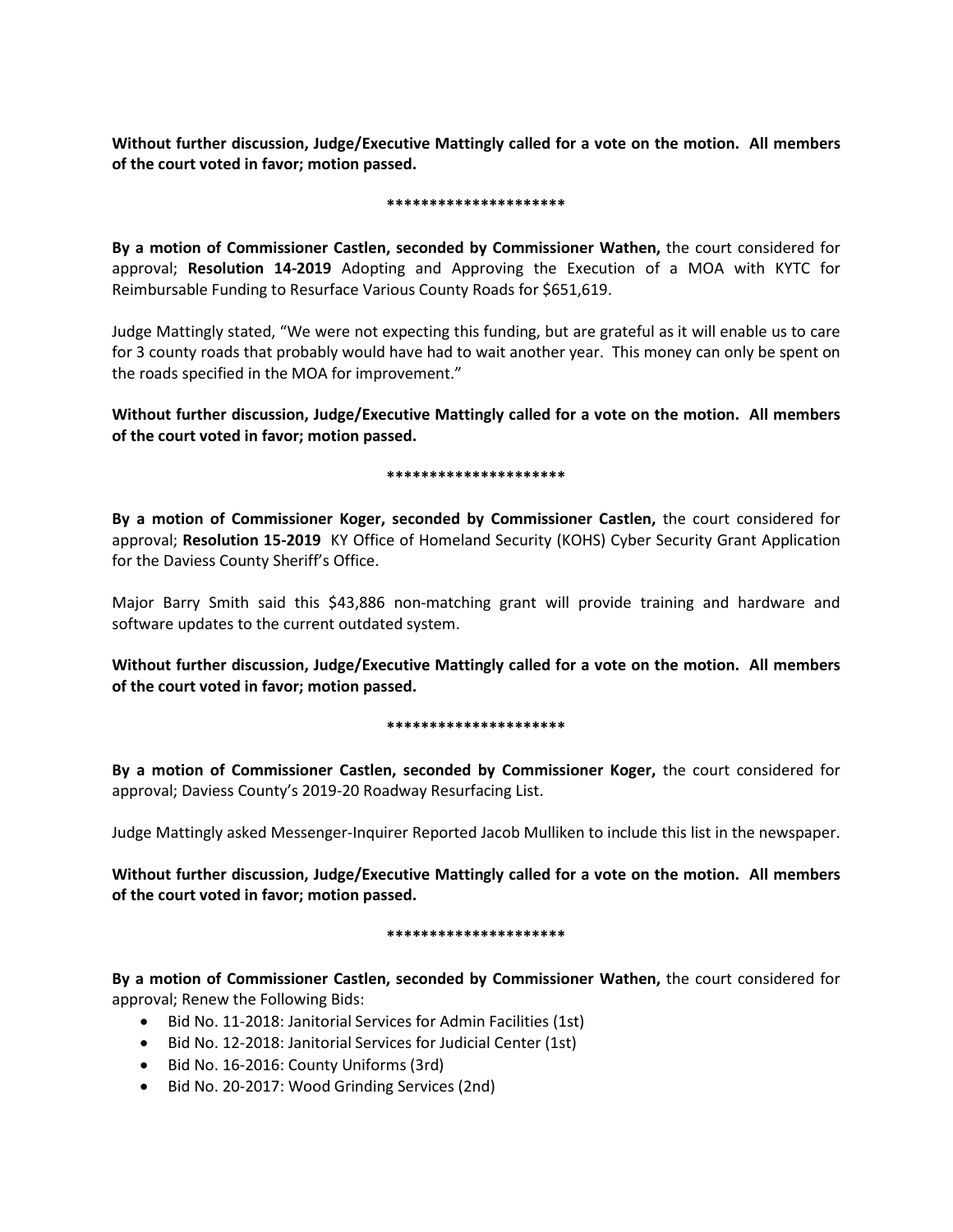• City Bid #3060: Rock Salt - Type 1; Grade 1 (3rd)

**Without further discussion, Judge/Executive Mattingly called for a vote on the motion. All members of the court voted in favor; motion passed.** 

### **\*\*\*\*\*\*\*\*\*\*\*\*\*\*\*\*\*\*\*\*\***

**By a motion of Commissioner Castlen, seconded by Commissioner Wathen,** the court considered for approval; Award the Following Bids:

- Bid No. 11-2019: Pavement Striping to Reynolds Sealing and Striping.
- Bid No. 12-2019: Ready-Mix Concrete to Yager Materials.
- Bid No. 13-2019: Culvert Pipe to Hagan and Stone Wholesale, Inc.
- Bid No. 14-2019: Crushed Limestone to Yager Materials.
- Bid No. 15-2019: Bulk Delivered Fuels to Valor Oil.
- Bid No. 16-2019: Recycling Services to Dahl and Groezinger.
- Bid No. 17-2019: Tire Repair & Maintenance Services to Best One Tire.
- Bid No. 18-2019: Whitesville Fire Station Roof Replacement to Bruce's Tri-State Roofing.
- Bid No. 19-2019: Horse Fork Creek Park Steel Fence System to Burcor Fencing.

**Without further discussion, Judge/Executive Mattingly called for a vote on the motion. All members of the court voted in favor; motion passed.** 

## **\*\*\*\*\*\*\*\*\*\*\*\*\*\*\*\*\*\*\*\*\***

**By a motion of Commissioner Koger, seconded by Commissioner Castlen,** the court considered for approval; Advertise for Road Department Supervisor.

**Without further discussion, Judge/Executive Mattingly called for a vote on the motion. All members of the court voted in favor; motion passed.** 

## **\*\*\*\*\*\*\*\*\*\*\*\*\*\*\*\*\*\*\*\*\***

**By a motion of Commissioner Castlen, seconded by Commissioner Wathen,** the court considered for approval; **Second Reading of KOC A.96 (2019) 10-2019** - Daviess County Fiscal Court 2019/2020 Budget.

**Comments:** No comments received.

**Without further discussion, Judge/Executive Mattingly called for a vote on the motion. All members of the court voted in favor; motion passed.** 

## **\*\*\*\*\*\*\*\*\*\*\*\*\*\*\*\*\*\*\*\*\***

**By a motion of Judge Mattingly, seconded by Commissioner Castlen,** the court considered for approval; **Second Reading of KOC 220.32 (2019) 11-2019** - An Ordinance Relating to a Proposed Increase of the Occupational and Net Profits License Fees by Persons and Business Entities Conducting Businesses,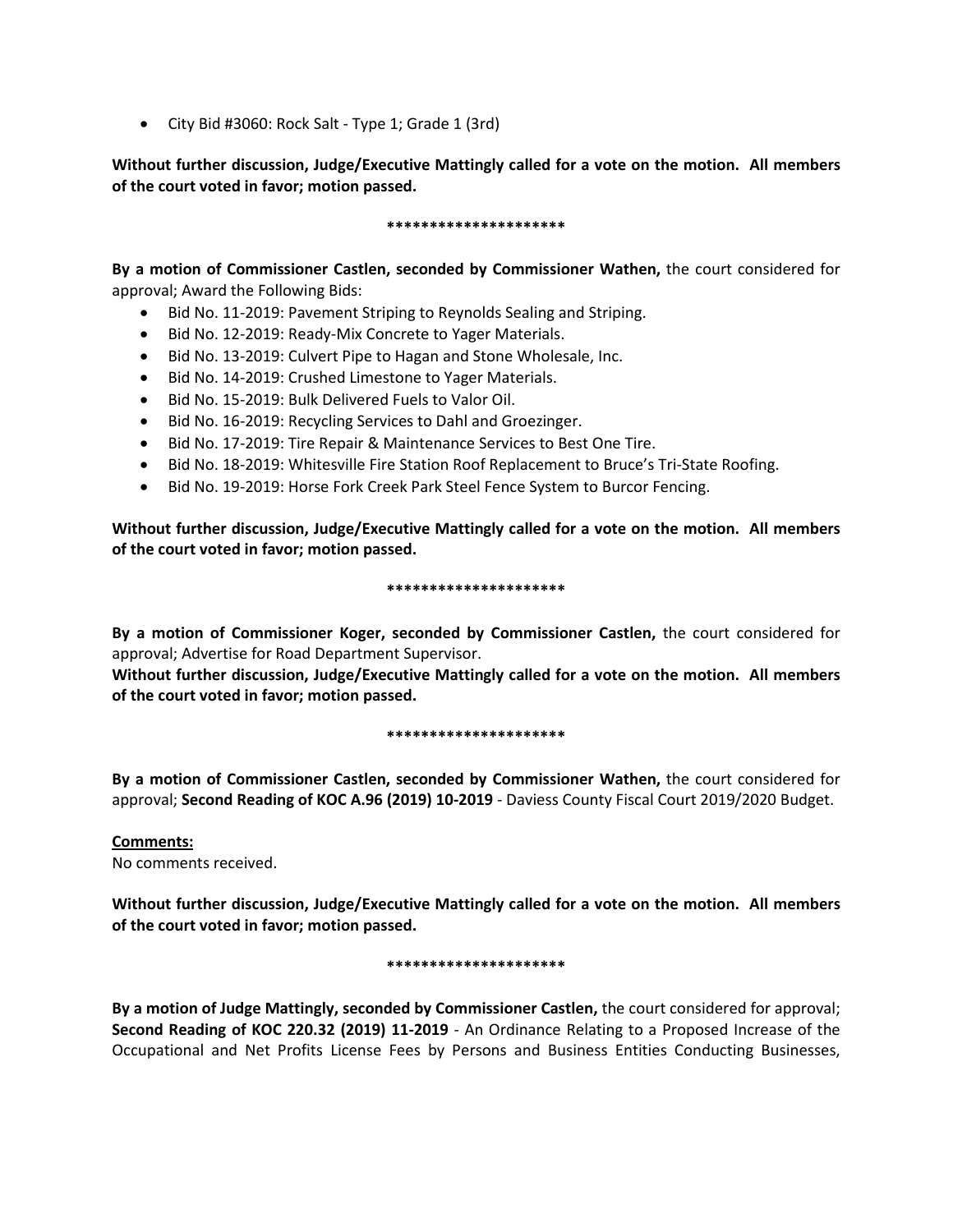Occupations and Professions within the County of Daviess, Kentucky, as Amended by KOC 220.18 (2004), KOC 220.19 (2005), KOC 220.17 (2006) and KOC 220.20 (2006).

## **Comments:**

Mr. Hendrix provided a detailed description of the above proposed ordinance during the May 16, 2019 court meeting. Today, he simply gave a summary of those comments.

**Without further discussion, Judge/Executive Mattingly called for a vote on the motion. All members of the court voted in favor; motion passed.** 

### **\*\*\*\*\*\*\*\*\*\*\*\*\*\*\*\*\*\*\*\*\***

**By a motion of Commissioner Koger, seconded by Commissioner Castlen,** the court considered for approval; Appoint to the Ohio County Water District Board: Reid Haire (#16-2019) - Term 6/15/19 – 6/15/2023.

**Without further discussion, Judge/Executive Mattingly called for a vote on the motion. All members of the court voted in favor; motion passed.** 

### **\*\*\*\*\*\*\*\*\*\*\*\*\*\*\*\*\*\*\*\*\***

Mr. Hendrix read the **First Reading of KOC A.94.01 (2019) 12-2019** - an Ordinance amending the FY 2018/2019 Budget.

## **Comments:**

Mr. Hendrix explained, "Over the past few years, we have held a steady \$4.2 million in the Health Insurance Fund Account. I thought we're going to blow that amount out last year, but then we came in fine during the last couple of weeks. I also thought we were going to make it another year, but recent claims have doubled what has been customary. This means the \$4.2 million is not going to be adequate to get us through this fiscal year. Therefore, I am requesting a \$500,000 budget amendment in order to raise that fund. Suffice it to say, we have had a statistically higher year, particularly in the last 5 months, where you might have a statistical average of 4-5 high claims, we've had more like 9-10. That's normal when you're self-funded. I do not expect to use the full \$500,000, but it will depend on the claims we receive between now and the end of June."

Commissioner Castlen asked, "Will this precede a fund transfer into the insurance fund?"

Mr. Hendrix answered, "Yes, it will, but only for the amount necessary to cover the fund's expenses."

#### **\*\*\*\*\*\*\*\*\*\*\*\*\*\*\*\*\*\*\*\*\***

## **Comments:**

Commissioner Wathen noted the openings of the Horse Fork Creek Spray Park and the Pioneer Village Jones Cabin.

Judge Mattingly recently signed **Executive Order 1-2019** establishing a Wet/Dry election date of Tuesday, July 30, 2019, for the Thoroughbred West area; precinct H114.